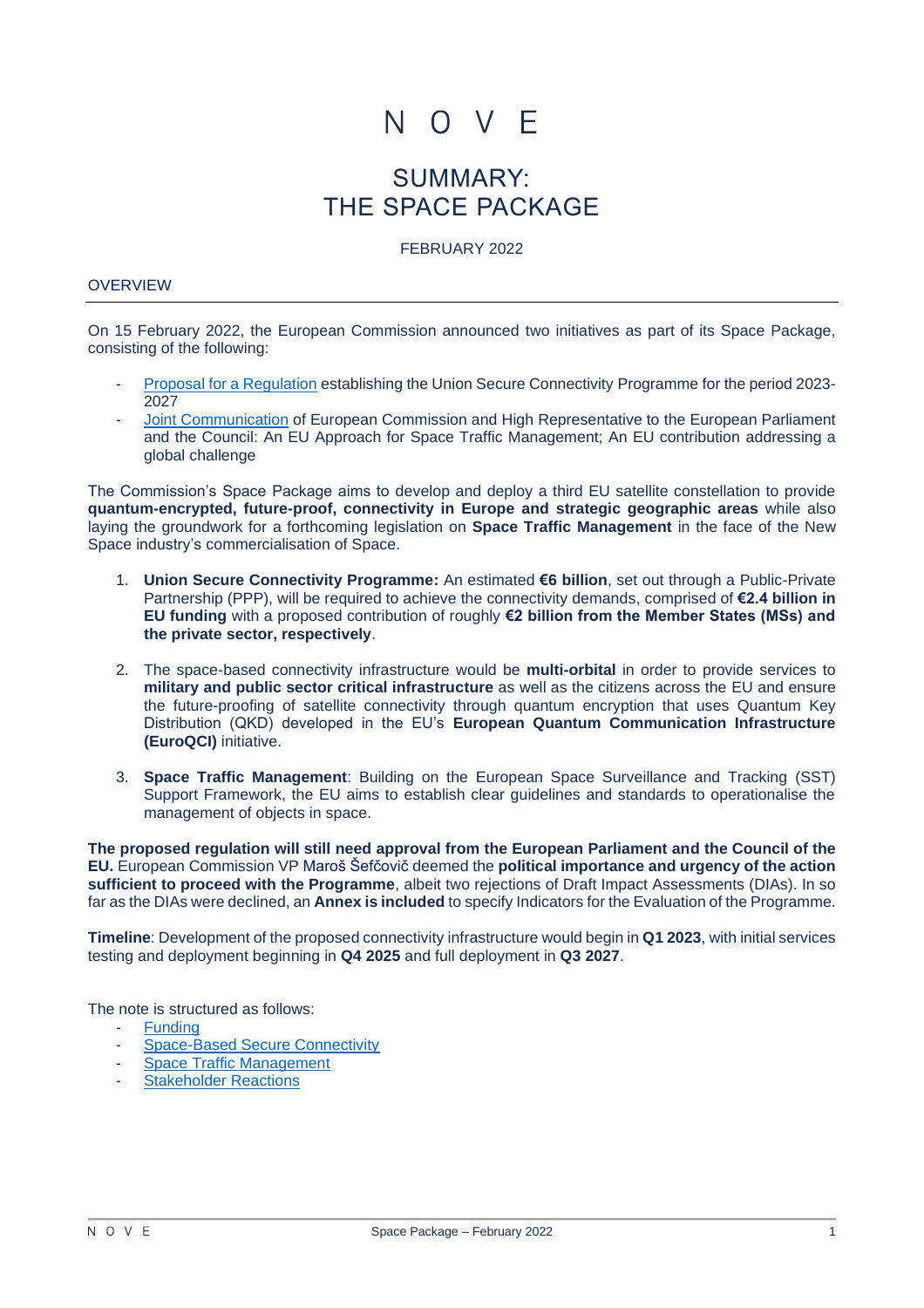# **CHAPTER III + FINANCIAL STATEMENT**

#### **Where is the money coming from?**

The Regulation does not propose new funding outside the Multiannual Financial Framework (MFF) but nevertheless amounts to €6 billion from the PPP. The sources of EU funding stem from reallocations of actions within existing programmes to the new initiative, in addition to reductions in budgets from other existing programmes.

The proposal describes that the Union Secure Connectivity Programme will make available **€2.4 billion between 2023-2027**, of which **€800 million** will come from three other existing Programmes:

- €430 million under Horizon Europe Cluster 'Digital, Industry and Space',
- $€220$  million under the Union Space Programme (98% stems from Govsatcom $1/\sqrt{SSA^2}$ ),
- €150 million under the Neighbourhood, Development and International Cooperation Instrument (NDICI).

In order to fund the remaining **€1.6 billion**, the financial statement describes those contributions, or rather reductions, will be made from existing Programmes:

- €257 million from the Space Programme's Galileo<sup>3</sup> /EGNOS<sup>4</sup>
- $\epsilon$  200 million from the Connecting Europe Facility Digital Strand (CEF2)
- €440 million from the Digital Europe Programme (DEP)
- €400 million from the European Defence Fund (EDF)
- €150 million from the NDICI Global Europe emerging challenges and priorities cushion
- €150 million will derive from the use of the margins in the Multiannual Financial Framework (MFF) 2021-2027.

The remaining **€4 billion** would be put forward by the Member States and the Private Sector as part of the Public Private Partnership.

- Roughly **€2 billion from the Member States** through in-kind contributions and/or contributions from National Space Agencies themselves.
- Roughly **€2 billion from the private sector** to leverage the mass-market component and take advantage of the InvestEU strategic window.

#### **Why did the Commission choose a Public Private Partnership model?**

A Public-Private Partnership (PPP) was concluded to be the most effective implementation model to ensure the objectives of the Programme could be achieved. From the EU-side, it would allow to expand on the existing satellite communication technological and infrastructural base and provide robust and innovative governmental services. Simultaneously, private patterns complement the Programme with additional capabilities to offer commercial services. This would optimise the deployment and operation costs by sharing development and deployment costs on components common to both governmental and commercial infrastructures. The PPP would stimulate innovation in particular for small and medium-sized enterprises and start-ups that deploy novel space technologies and applications (New Space).

<span id="page-1-0"></span><sup>1</sup> The Governmental Satellite Communication (Govsatcom) initiative provides secure satellite communication for EU security actors. Strong support is provided by Member States through investment and national space programmes using Low-Earth Orbit Satellites.

<sup>2</sup> The ESA's Space Situational Awareness initiative will provide Europe and its citizens with complete and accurate information on objects orbiting Earth, on the space environment and on threats coming from space.

<sup>3</sup> Galileo is a global satellite navigation and positioning system. 10% of EU GDP is enabled by satellite navigation[. EU Space Programme](https://ec.europa.eu/defence-industry-space/eu-space-programme-overview_fr)  [Fact Sheet.](https://ec.europa.eu/defence-industry-space/eu-space-programme-overview_fr)

<sup>4</sup> As part of the Union Space Programme, the European Geostationary Navigation Overlay Service (EGNOS), provides reliable navigation signals for safety of life use.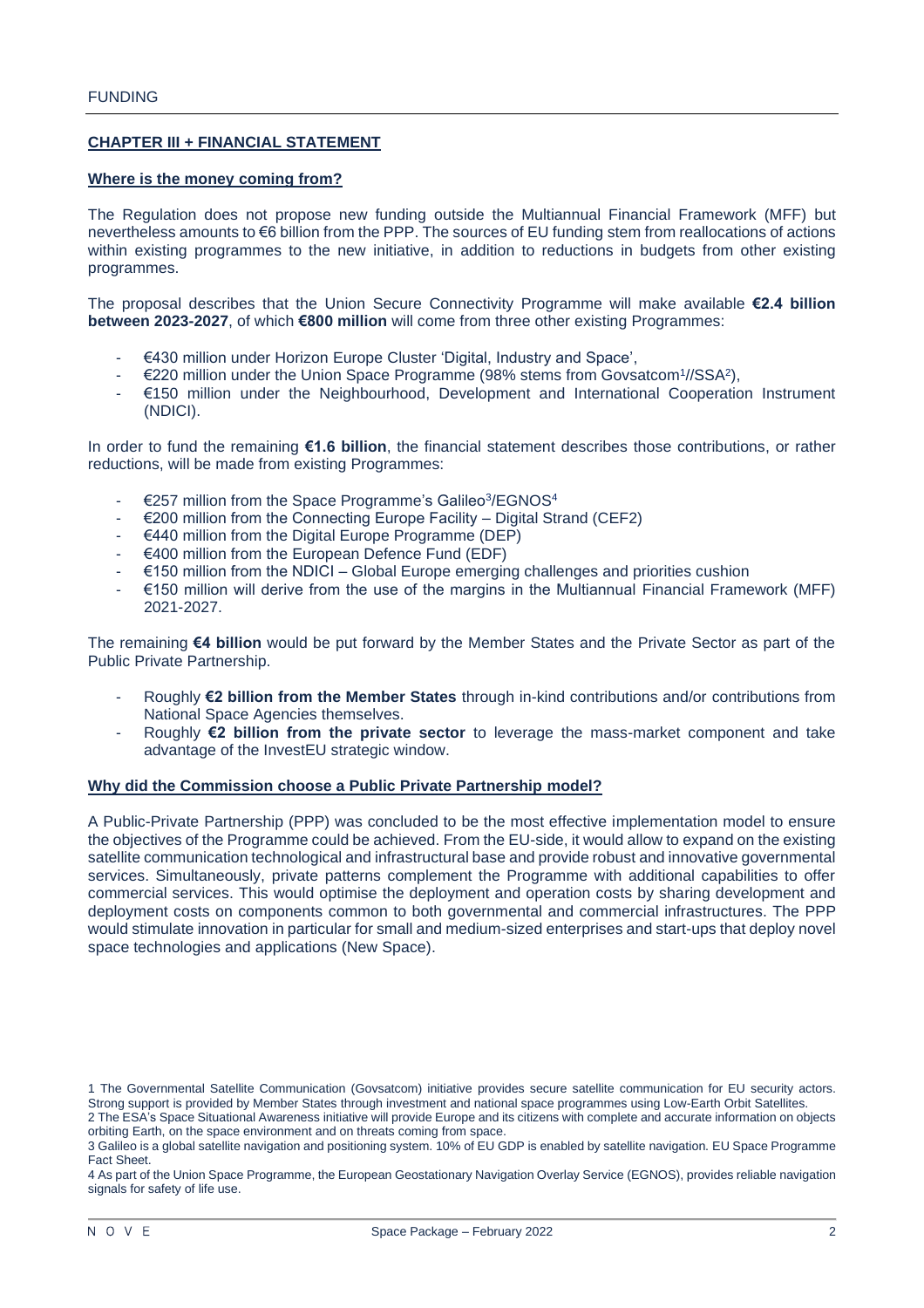## **BACKGROUND:**

The first component of the Space Package is the **Union Secure Connectivity Programme**, often referred to as the **secure space-based connectivity Programme**, which tackles several fundamental challenges of geopolitical, commercial, technical and a security nature, that the EU and its Member States face today.

On a **geopolitical** level, there is concern within the EU that Chinese infrastructure investments in strategic areas such as Africa could create an undesirable sphere of influence in a growing economy. The emergence of the New Space industry, which involves the **commercialisation of space** by SMEs as well as large companies, has also reinforced the need to avoid strategic dependencies on third countries for critical technologies. One such area would be the ensuring critical infrastructure can receive secure an uninterrupted connectivity. This is especially concerning in the face of increasing cyber threats, both to **on-land broadband infrastructure**, but also notably to looming **quantum computing** concerns and their capacity to decrypt the highest levels of known encryption today. On a more structural note, the current Low-Earth Orbit satellites (LEOs) used in the GOVSATCOM programme, which started in 2017 and began implementation in 2021, have a 15-year lifecycle. Currently, there is no operational or in-the making EU assets in LEO or Medium-Earth orbit (MEO) that can meet the evolving governmental user needs. Satellite communication capacities providing governmental services at for MSs are all based on a reduced number of geosynchronous (GEO) spacecraft assets covering mainly Europe.

As such, the primary aim of the Commission's proposal for regulation is to **develop a secure space-based connectivity system that provides resilient and guaranteed satellite communication services across the EU**, negating so-called dead zones. Envisioned as a PPP, the Programme will draw on the current capacities within the Space Programme in addition support from MSs, including their National Space Agencies, and the agility and innovative capacity of the Private Sector.

The Regulation outlines the objectives, the rules on the activities, the infrastructure and services, the participants, the budget for the period 2023-2027, the forms of EU funding and the rules for implementation of the Programme.

## **CHAPTER I: GENERAL PROVISIONS**

## **General and Specific Objectives (***Article 3)***:**

#### **General Objectives**:

**1. Global, Secure, Satellite Communication Services for the Public Sector**

The Programme shall ensure the long-term availability of worldwide uninterrupted access to secure and cost-effective satellite communication services to governmental users, which supports the protection of critical infrastructures, surveillance, external actions, crisis management and applications that are critical for the economy, environment, security and defence, thereby increasing the resilience of Member States.

**2. Availability of High-Speed Broadband and Seamless Connectivity throughout Europe** The Programme shall allow for the provision of commercial services by the private sector.

Note: This is one of the targets of the proposed [2030 Digital Decade.](https://ec.europa.eu/commission/presscorner/detail/en/IP_21_983) The system will also provide connectivity over geographical areas of strategic interest, for instance Africa and the Arctic, as part of the EU [Global Gateway](https://ec.europa.eu/info/strategy/priorities-2019-2024/stronger-europe-world/global-gateway_en) strategy.

# **Specific Objectives:**

**1. Developing, Building and Operating a Multi-orbital Connectivity Infrastructure**

Improve the resilience of the EU communication services by developing, building and operating a multi-orbital connectivity infrastructure, continuously adapted to evolution of demand for satellite communications, while taking into account the existing and future assets of the Member States used in the frame of the GOVSATCOM component of the Union Space Programme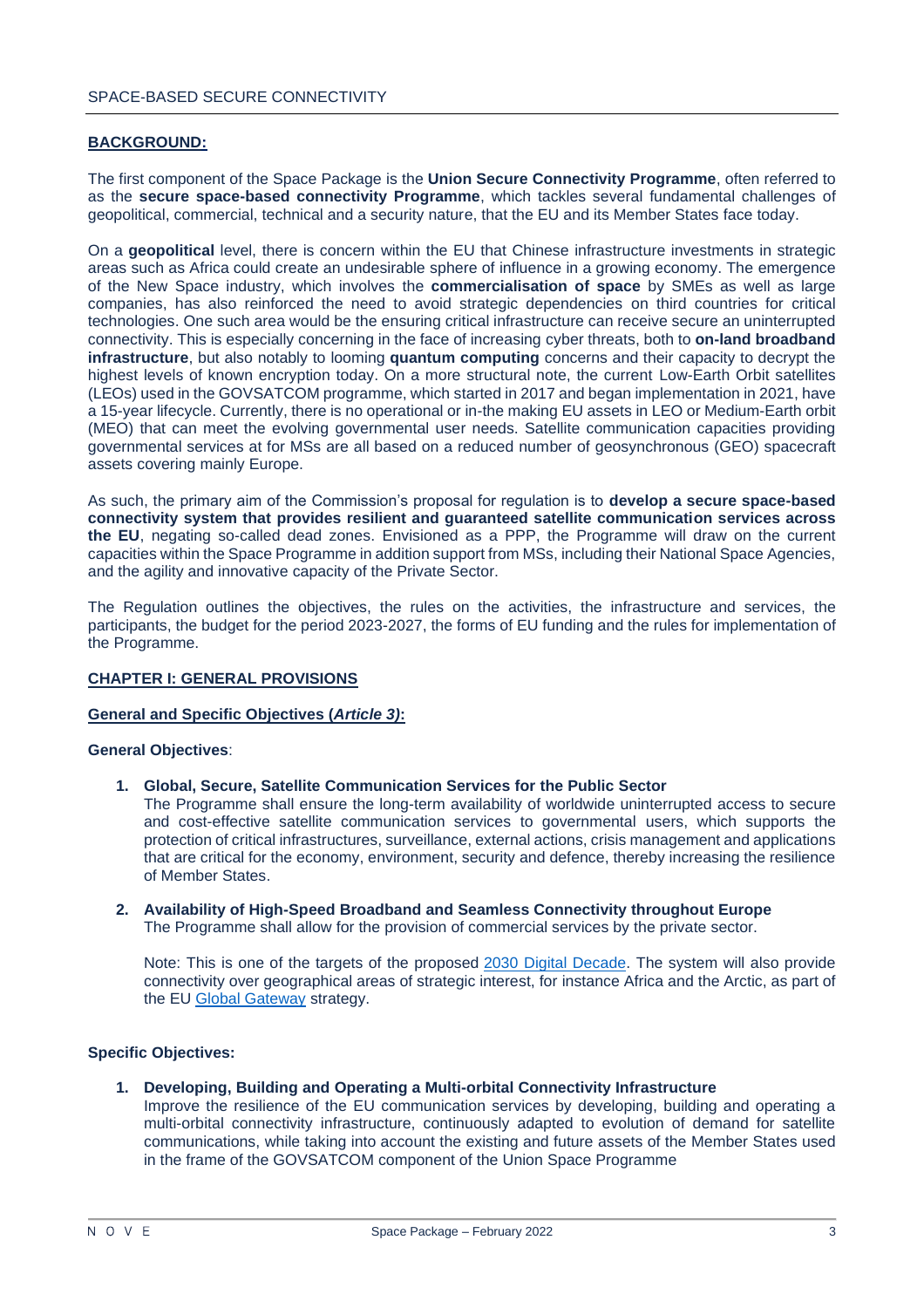# **2. Cyber resilience - European Quantum Communication Infrastructure (EuroQCI)**

Contribute to cyber resilience by proactive and reactive defence against cyber and electromagnetic threats and operational cybersecurity, and integrate the space and related ground segment of the European Quantum Communication Infrastructure to enable secure transmission of cryptographic keys;

- **3. Improve and expand the capabilities and services of other components of the Union Space Programme**
- **4. European New Space industry**

Incentivise the deployment of innovative and disruptive technologies, in particular by leveraging the New Space industry

**5. High-speed broadband and seamless connectivity across strategic areas** Allow further development of high-speed broadband and seamless connectivity throughout the Union, removing communication dead zones and increasing cohesion across Member State territories, and allow connectivity over geographical areas of strategic interest outside of the Union

## **Implementation Activities (***Article 4***):**

The Proposal outlines the activities which will ensure the governmental services:

- Firstly, the development and validation activities, will include the **construction and launch of initial space and ground infrastructure**.
- Secondly, activities would include the development and integration of the space and related ground segment of the **European Quantum Communication Infrastructure (EuroQCI) into the space and ground infrastructure**.
- Furthermore, deployment activities would be needed to complete the space and ground infrastructure.
- Additionally, exploitation activities would include the **operation, maintenance, continuous improvement and protection of the space and ground infrastructure, including replenishment and obsolescence management**.
- Lastly, activities for the development of future generations of the space and ground **infrastructure** and the evolution of governmental services would be needed.

# **Features of the Infrastructure (***Article 5***):**

The infrastructure of the secure connectivity system will consist of governmental and commercial infrastructure.

**Governmental:** The governmental infrastructure of the secure connectivity system will include **all the related ground and space assets** which are **required for the provision of governmental services** including, satellites or subcomponents, space and ground subcomponents ensuring the distribution of cryptographic keys, infrastructure for monitoring the security of the infrastructure and services, infrastructure for the provision of services, and the Govsatcom ground segment infrastructure including Govsatcom Hubs.

**Commercial:** The commercial infrastructure will include all space and ground assets other than those being part of the governmental infrastructure. The commercial infrastructure would be entirely financed by the contractor.

- **Territoriality**: The Commission will lay down measures required to determine the location of centres belonging to the ground governmental infrastructure, except the Govsatcom Hubs, in line with security requirements and following an open and transparent process.
	- o The **centres would be, "where possible" located in the territory of the Member States** and governed by a hosting agreement taking the form of an administrative agreement between the Union and the Member State.
	- o If the centre cannot be inside the territory of the EU, **the Commission would determine the location of such a centre in the territory of a third country**, subject to a hosting agreement between the Union and the third country in consideration.

# **Missions and use cases could include:**

**Mass-market Service:** The Commission provides examples of uses cases which could allow Mass-market service which include: mobile broadband, fixed broadband, satellite trunking for B2B services, satellite access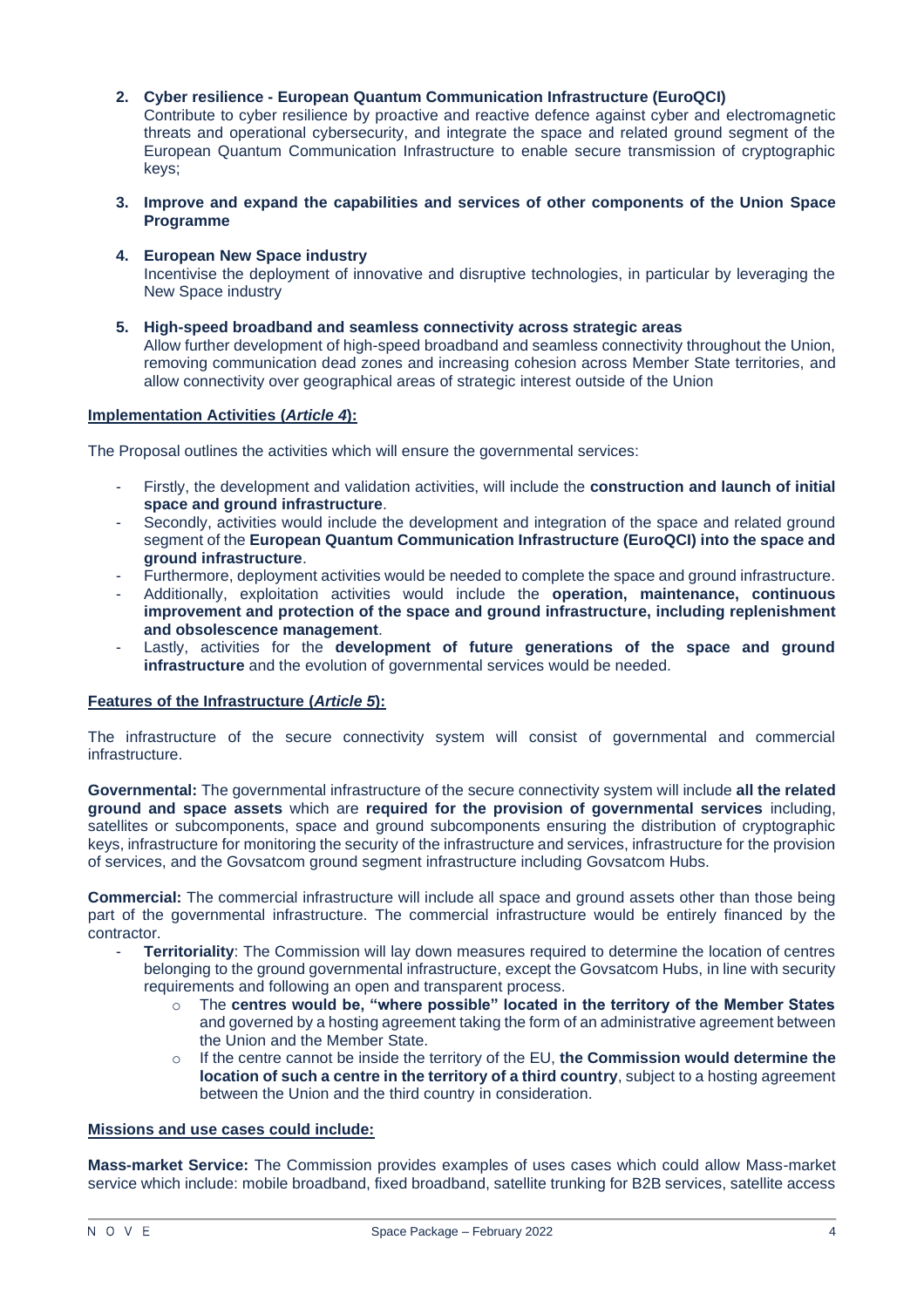for transportation (ships, airplanes, drones, connected cars), reinforcement of terrestrial networks (as an alternative in cases of disruptive events).

**Encryption Capability:** The Regulation would provide the capacity for ultra-secure encryption on connectivity infrastructure for governmental and institutional users, in data centres, satellite communication networks, terrestrial communication networks and several industries, including banking.

# **CHAPTER II – SERVICES**

## **Programme Participants – (***Article 9***):**

- **Member States, the Council, the Commission, the European External Action Service (EEAS)**
- **Union Agencies and bodies** may become Programme participants if it is deemed necessary to fulfil their tasks.
- **Third countries and international organisations** may become Programme participants.

Each Programme participant shall designate one Secure Connectivity Competent authority, which would also be a Govsatcom participant and would have been designated by a competent authority. This Competent authority would ensure the use of services comply with security requirements, that access rights to governmental services are managed, that equipment is used and managed with applicable security requirements and that a central point of contact is established to assist as necessary in the reporting of security risks and threats (electromagnetic interference affecting services).

#### **Ownership and use of assets – (***Article 16***):**

The EU would become the owner of all tangible and intangible assets laid down in *Article 5* (mentioned above), which form part of the governmental infrastructure. The Commission would ensure that all contracts, agreements and other agreements concerning activities that result in the creation or development of those assets would fall under the ownership of the EU.

## **Eligibility Conditions – (***Article 19***):**

Eligibility and participation conditions would apply, where necessary, to preserve the security and integrity and resilience of the operational Union systems, with consideration for the EU's objective to **promote strategic autonomy**, particularly in terms of key technologies and value chains, while preserving an open economy.

# **Indicators for Success of Specific Objectives (Annex):**

#### **Specific Objective 1: Multi-Orbital Connectivity Infrastructure**

- i. Member States governments and EU institutions can access initial set of governmental services in 2025, with full capacity in 2027
- ii. Service availability
- iii. Full integration of existing capacity from the Union pool via the integration of GOVSATCOM ground infrastructure
- iv. Annual number of major outages of the telecommunication networks in the Member States mitigated by the secure connectivity system
- v. User's satisfaction with the performance of the secure connectivity system

#### **Specific Objective 2: Cyber Resilience**

- vi. System obtains security accreditation allowing the services to transmit EU Classified Information (EUCI) up to a certain classification level and the national classified information of EU Member States of equivalent classification level, following the principles set in Council Decision (2013/488/EU) on the security rules for protecting EUCI
- vii. Integration of EuroQCI space infrastructure based on the most suitable technical solution

#### **Specific Objective 3: Union Space Programme**

viii. Number of payloads serving other components of the Union Space Programme

## **Specific Objective 4: European New Space Industry:**

ix. Number of start-up, SME and midcap companies participating in the development of the infrastructure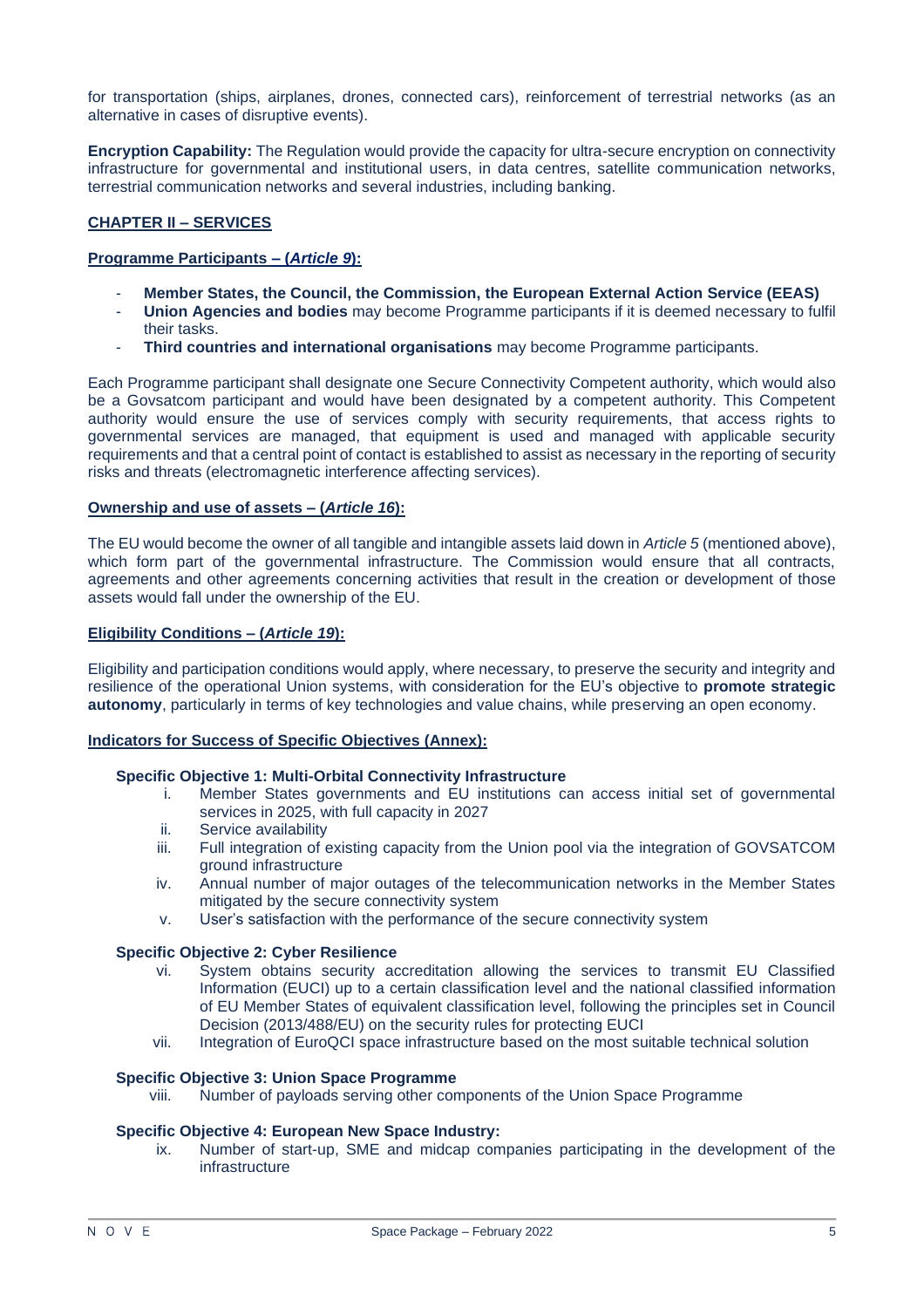# **Specific Objective 5: High-speed, Seamless Connectivity in strategic areas**

- x. Speed of the commercial satellite broadband<br>xi. Number of new commercial satellite commun
- Number of new commercial satellite communication potential users in EU rural areas and in geographical areas of strategic interest

# **EU SECURE CONNECTIVITY PROGRAMME - IMPLEMENTATION SCHEDULE:**

Given that the Commission delivered its Proposal for Regulation, the European Parliament and the Council will need to approve the legislation before it can enter into force. However, this is expected to be done within the next year given the urgency stressed by the Commission. If the legislation does indeed pass, the timeline would be as follows:

- **Q1 2023 – Q3 2024**: Development and deployment of initial services
- **Q4 2024 – Q2/3 2027**: Initial Service begins, which would include quantum cryptography testing
- **Q3 2027 – Onwards**: Full Deployment

## **CHAPTER V: GOVERNANCE OF THE PROGRAMME**

**Role of Member States – (***Article 22***):** Member States shall contribute with their technical competence, knowhow and assistance, in particular in the field of safety and security, or, where appropriate and possible, by making available to the Union the data, information, services and infrastructure in their possession or located on their territory

**Role of the European Commission – (***Article 23***):** The Commission shall have overall responsibility for the implementation of the Programme, including in the field of security, without prejudice to Member States' prerogatives in the area of national security. **Contracts will be concluded by the Commission with a contractor**.

- **On contracts**: The contracts will be awarded in accordance with the procurement principles*,* as well as the relevant provisions of the Financial Regulation, and may take the form of a concession contract or a mixed contract. If the conclusion of the concession contract or mixed contract proves unviable, the Commission would have the power to implement the Programme by means of a supply/services or works contract.

**Role of the European Union Agency for the Space Programme (EUSPA) – (***Article 24***):** The EUSPA is responsible for the operation of the governmental infrastructure of the Programme, the operational security of the governmental infrastructure, including risk and threat analysis, security monitoring, provision of governmental services, the management of the concession or mixed contract including overarching coordination of user-related aspects of the governmental services in close collaboration with Member States, relevant Union agencies, EEAS and other entities, and - undertaking activities related to user uptake of services offered by the Programme

<span id="page-5-0"></span>**Role of the European Space Agency (ESA) – (***Article 25***):** The ESA would be entrusted with the development and validation activities within the frame of implementation contracts, the provision of technical expertise to the Commission, including for the preparation of the technical aspects of the programme, and the evaluation of the implementation contracts.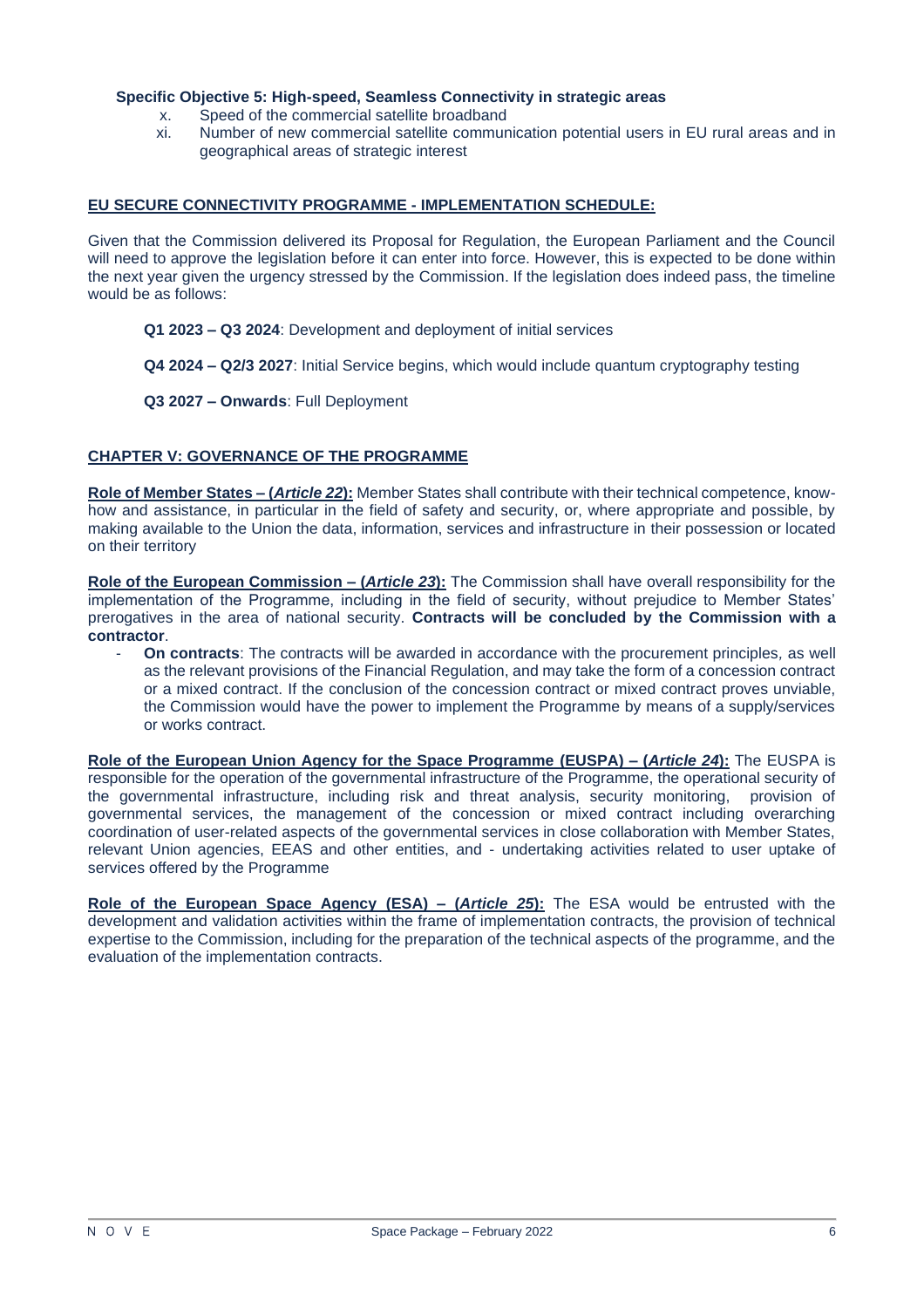## **BACKGROUND:**

The second component of the Space Package is a Joint-Communication of the European Commission and High Representative of the Union for Foreign Affairs and Security Policy referred to as **an EU Approach for Space Traffic Management**. The Joint-Communication sets a foundational basis to **the Commission's planned delivery of a Proposal for Regulation on Space Traffic Management in Q4 2024**.

Since 2016 the EU already has a [Space Surveillance and Tracking](https://www.eusst.eu/) (SST) capability, implemented by the EU SST Consortium which includes +130 European organisations from 23 Member States. Today, more than 260 EU satellites, including the Galileo and Copernicus fleets, benefit from the collision avoidance service. Most recently, the EU SST fragmentation service confirmed the detection of space debris from destruction of a satellite in low orbit (COSMOS 1408) following an anti-satellite test conducted by Russia on 15th November 2021.

As the cost of sending satellites to space is decreasing, there is a strong increase of satellites in orbit (there is estimation of 20,000 more satellites in 10 years). Space traffic increases the volume of debris generated and the risk of collisions which in turn threatens the security and resilience of the EU's space assets and highlights the need for international discussion about norms in outer space, as there currently exist only very limited global "rules on the road".

## **OBJECTIVES**

The communication defines STM as "the means and rules to access, conduct activities in, and return from outer space safely, sustainably and securely". The goal is to develop concrete initiatives, including operations and legislation, to engage with key players to ensure the safe, secure and sustainable use of space while preserving the EU's strategic autonomy and industry's competitiveness. In particular, the communication aims at providing the working definition of Space Traffic Management; developing STM civil and military requirements; fostering the development of the capabilities to provide Space Surveillance and Tracking services (operational pillar of STM), Implementing framework of standards and rules; promoting the EU STM approach globally.

**STM definition** relates then to the following elements:

- Space Situational Awareness (SSA) activities, including [Space Surveillance and Tracking](https://www.eusst.eu/)<sup>5</sup> (SST);
- Orbital debris mitigation and remediation;
- Management of space orbits and radio spectrum;
- The entire life-cycle of space operations, incl. Launch phase, in-orbit operations of spacecraft, and end-of-life de-orbit operations;
- Re-entry phase of spacecraft into the airspace (both controlled and uncontrolled)

The Communication underlines that as the discussion on STM on EU level and international level evolve, the working **definition** and **the phases** of above activities might **change**.

<sup>5</sup> Space Surveillance and Tracking is the operational pillar of STM. SST is operated by EU SST Consortium (France, Germany, Italy, Poland, Portugal, Romania, Spain) since 2014. The Consortium delivers SST services for management of space traffic to more than 135 organizations in 25 Member States of EU. SST is funded from EU programs – Horizon 2020, Galileo and Copernicus. EU companies are participating in calls for tenders and currently 75 % of funds go to EU industry.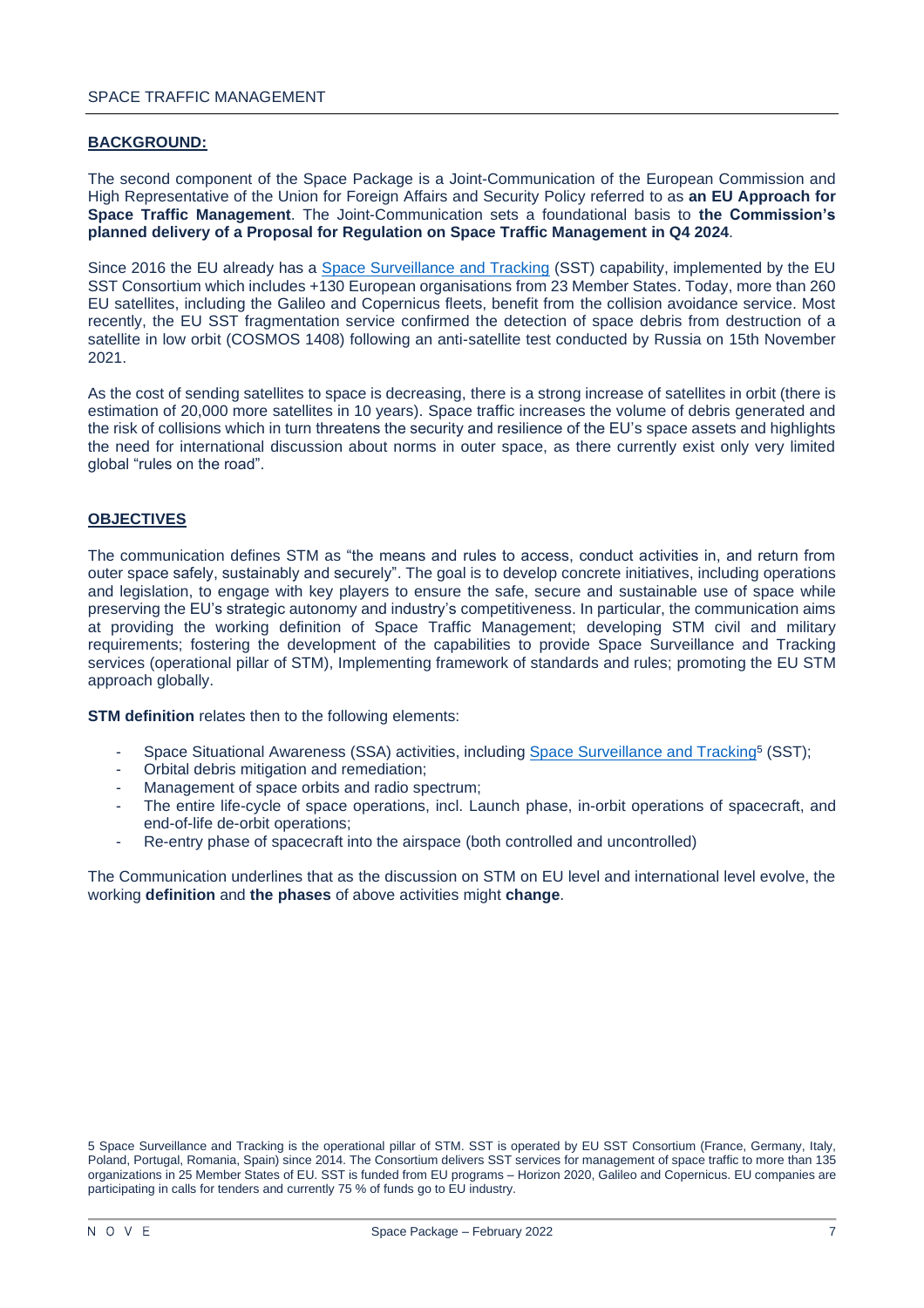# **ACTIONS:**

The EU approach for Space Traffic Management proposes ten concrete actions to be carried out between 2022 – 2024 by the Commission and the High Representative in cooperation with the Member States. Actions are built on four avenues developed in parallel:

## 1. **Assessing the STM requirements and impacts for the EU**

Within next four months, the first action is to set up a consultation process with relevant stakeholders to assess the civilian needs and impact of STM on various policy areas of the EU. The European Defence Agency will consolidate the specific military needs in cooperation with Member States. This process will aggregate by early 2023 and maintain as a regular dialogue on STM-related developments covering both civilian and military needs.

## 2. **Enhancing EU operational capabilities to support STM**

To perform STM activities, it is necessary to observe space traffic continuously. Therefore, the EU Space Surveillance and Tracking (SST) constitutes the operational pillar for the EU STM approach. The second action will **improve the performance of existing services**: the analysis of the future STM by mid-2023, the launch of the deployment of additional assets by 2025. Further **new services will be developed**; a proposal of new services by mid-2023, validation of new services by 2025. In addition, **foster technology**: launch of forum on technological forum by end of 2023, detailed research plan targeting new technologies by end of 2023, assessment of the implementation process by 2025.

In the **third action**, specific actions in the framework of CASSINI enable, Space Entrepreneurship Initiative supporting space-related businesses across the EU, to **reap the full innovation potential of start-up**. As the [Space Regulation](https://eur-lex.europa.eu/legal-content/EN/TXT/PDF/?uri=CELEX:32021R0696&from=EN) foresees the development of an EU SST Catalogue (record and history of traceable data from unique platform), the Communication ensures to share layers of the catalogue and the related datasharing platform to EU companies for research by 2025.

## 3. **Fostering the STM regulatory aspects**

EU Approach to STM will also comprise non-binding measures (standards and guidelines) and binding obligations (legislation) on EU level. **Action 5** will establish a form to **develop new European and international standards, promote selected standards and guidelines at the EU level, and create a toolbox to assist Member States in licensing request by satellite operators.** In **Action 6**, incentive measures and a certification mechanism of the implementation of STM standards and guidelines will be identified by end of 2023 and both will be implemented by end of 2024. **Action 7** - Initial obligations will be proposed by end of 2023, possible areas for an EU STM will be identified and the legislation proposal for EU STM will be made by end of 2024.

#### 4. **Promoting the EU STM approach at the international level**

<span id="page-7-0"></span>The EU STM approach aims to contribute to global rules in outer space; therefore, the last set of actions concentrates on promoting the EU STM approach at the international level. **Action 8** - EU will **engage with UN** to identify or to create specific bodies to implement concrete **STM solutions at global level**. By mid-2022, the Commission explores **EU participation in UN Rescue Agreement** while safeguarding the EU interests. As last action, EU will **promote approach on STM with third countries**, and will further **engage with US** to ensure closer cooperation and mutual interoperability. Finally, EU will **address STM in the space dialogues with third countries**.